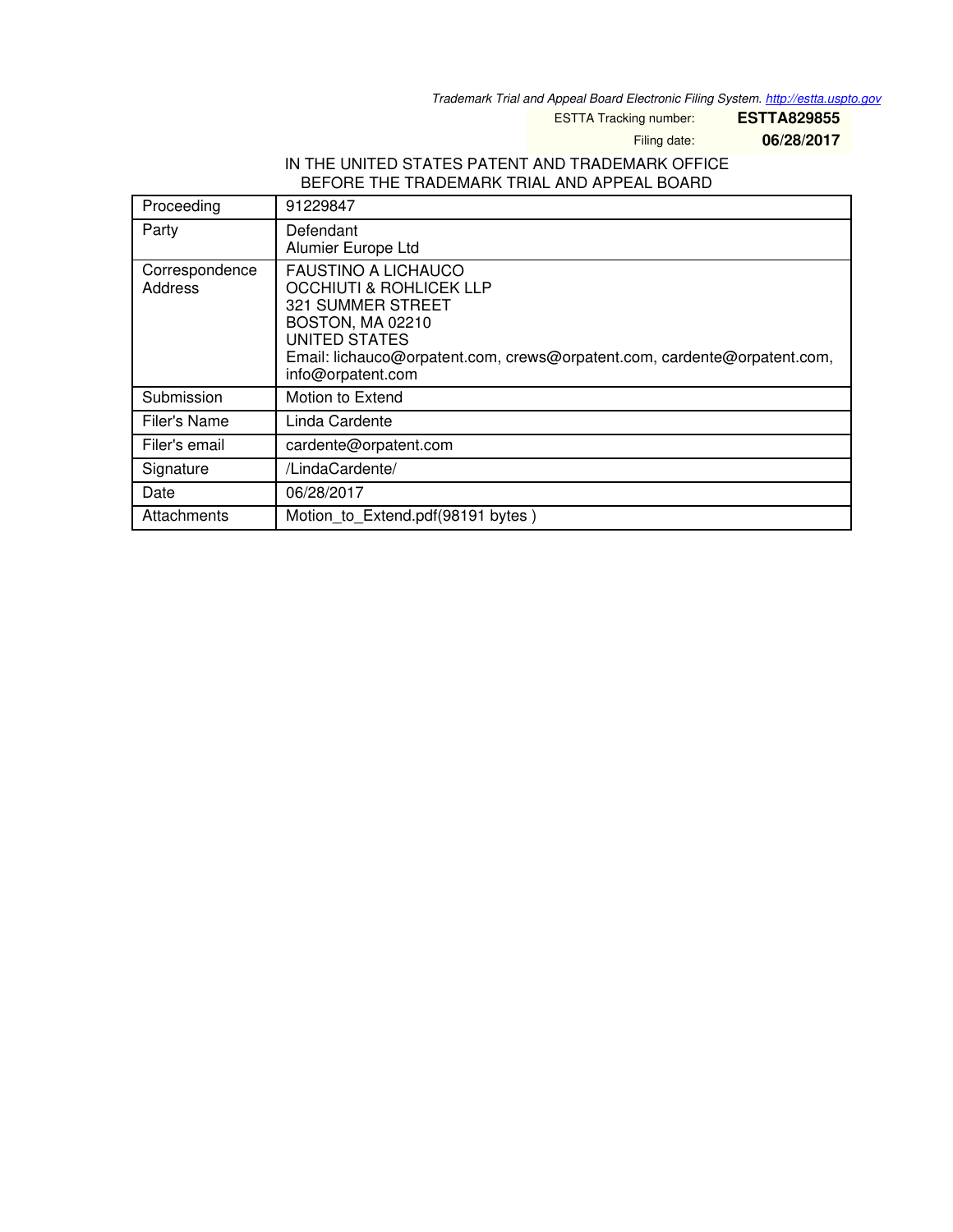#### IN THE UNITED STATES PATENT AND TRADEMARK OFFICE TRADEMARK TRIAL AND APPEAL BOARD

**Christie Brinkley Skincare, LLC, ) Opposition No.: 91229847 ) Opposer,** )  **) v. ) Published: May 3, 2016 )**  Alumier Europe Ltd, **(1) ) Applicant. ) \_\_\_\_\_\_\_\_\_\_\_\_\_\_\_\_\_\_\_\_\_\_\_\_\_\_\_\_\_\_\_\_\_\_\_\_)** 

 **) Mark: IR DEFENSE ) Serial No.: 86/660,963** 

## **MOTION TO RESCHEDULE DISCOVERY**

In connection with the Opposer's Pretrial Disclosers, Defendant moves that the Trademark Trial and Appeal Board (the Board) reschedule the discovery calendar by pushing all dates forward by an amount that the Board regards as reasonable.

Following the Answer, Defendant waited to be contacted by Plaintiff in connection with scheduling a discovery conference by 11/9/2016. No communication from Plaintiff was ever received.

In the course of monitoring Plaintiff's trademark application, Defendant noted that Plaintiff had been unsuccessful at convincing the trademark examiner that the prior use relied upon was indeed a prior use of the mark being applied for. It was therefore assumed that Plaintiff had either lost interest in the opposition or was delaying discovery until such time as the Plaintiff could determine whether or not success in establishing prior use before the examiner was on the horizon.

On or about June 23, 2017, Plaintiff served pretrial disclosure, leapfrogging over several steps that the Board had scheduled in the process. This is unfortunate as it is believed that this is the type of case in which ACR may be appropriate. Since no